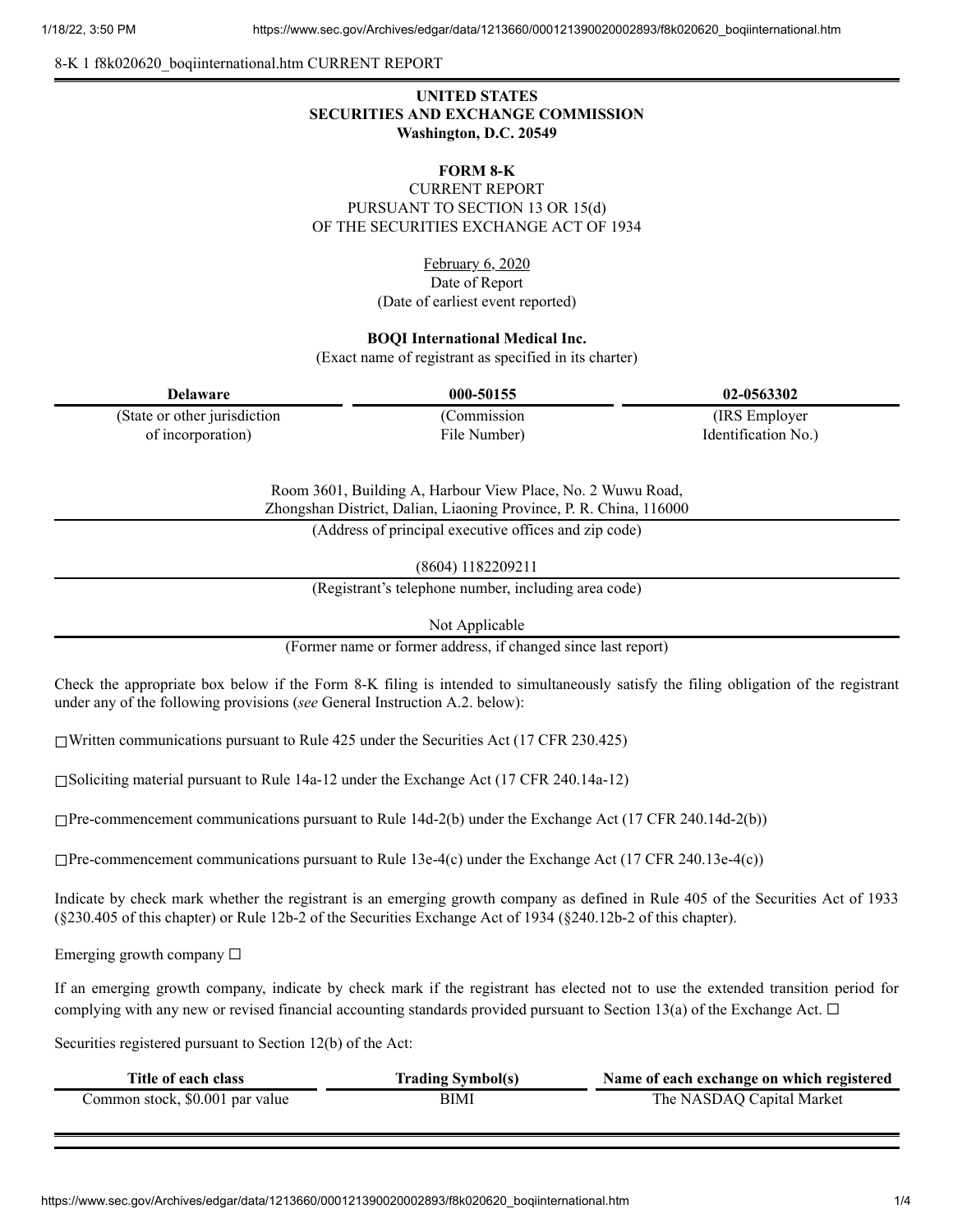#### **Item 1.01 Entry into a Material Definitive Agreement.**

On February 6, 2020, the Registrant entered into an Amendment to Stock Purchase Agreement (the "Amendment"), to amend the Stock Purchase Agreement dated as of April 11, 2019 (the "Original Agreement," and together as amended by the Amendment, the "Amended Agreement") by and among the Registrant, LASTING WISDOM HOLDINGS LIMITED, a company organized under the laws of the British Virgin Islands, PUKUNG LIMITED, a company organized under the laws of Hong Kong, BEIJING XIN RONG XIN INDUSTRIAL DEVELOPMENT CO., LTD., a company organized under the laws of the People's Republic of China (the "PRC"), BOQI ZHENGJI PHARMACY CHAIN CO., LTD., a company organized under the laws of the PRC (the "Company") and several individual sellers listed in the Agreement (the "Sellers").

The Amendment contemplates substantial changes to the mechanism for the adjustment to the post-closing consideration. Under the Original Agreement, the total cash amount of the post-closing consideration, which is RMB 40,000,000 (currently approximately US\$5,714,285) (the "Target Cash Consideration"), shall be subject to adjustment based on the appraised value of the Company. The Registrant shall pay cash in the amount of RMB 40,000,000 plus the Adjustment Amount, which is defined as the appraised value of the Company minus RMB100,000,000, to the Sellers as part of the post-closing consideration (the Adjustment Amount may be a positive or negative number.)

Pursuant to the Amended Agreement, the Target Cash Consideration shall be adjusted according to the performance of the Company in 2020. Specifically, if the Company has at least 100,000 member customers as of December 31, 2020 (the "Target Customer Number") and achieves a gross profit of at least RMB 20,000,000 (currently approximately US\$2,857,142) in 2020 (the "Target Profit Amount"), the Registrant will pay the full amount of the Target Cash Consideration. If either the Target Customer Number or the Target Profit Amount is not met, the Target Cash Consideration will be adjusted downward based on the actual performance comparing to the targets. In the event the Company's gross profit in 2020 is zero or a negative number, the Target Cash Consideration will not be paid.

The Registrant has previously issued, in the aggregate, 1,500,000 shares of its common stock to the Sellers, which together with the Target Cash Consideration, constitute the total consideration for the acquisition of the Company.

The foregoing description of the Amendment does not purport to be complete and is qualified in its entirety by reference to the Agreement which is filed as Exhibits 4.1 hereto, and is incorporated herein by reference.

### **ITEM 8.01 OTHER INFORMATION**

On February 7, 2020, the Registrant issued a press release announcing the entry into of the Amendment.

A copy of the press release is attached hereto as Exhibit 99.1 and incorporated herein by reference.

The information under this Item 8.01, including Exhibit 99.1, is deemed "furnished" and not "filed" under Section 18 of the Securities Exchange Act of 1934, as amended (the "Exchange Act"), or otherwise subject to the liability of that section, and shall not be incorporated by reference into any registration statement or other document filed under the Securities Act of 1933, as amended, or the Exchange Act, except as shall be expressly set forth by specific reference in such filing.

The information in this Current Report on Form 8-K, including Exhibit 99.1, may contain forward-looking statements based on management's current expectations and projections, which are intended to qualify for the safe harbor of Section 27A of the Securities Act of 1933, as amended, and Section 21E of the Securities Exchange Act of 1934, as amended. The statements contained herein that are not historical facts are considered "forward-looking statements." Such forward-looking statements may be identified by, among other things, the use of forward-looking terminology such as "believes," "expects," "may," "will," "should," or "anticipates" or the negative thereof or other variations thereon or comparable terminology, or by discussions of strategy that involve risks and uncertainties. In particular, statements regarding the efficacy of investment in research and development are examples of such forwardlooking statements. The forward-looking statements include risks and uncertainties, including, but not limited to, the effect of political, economic, and market conditions and geopolitical events; legislative and regulatory changes that affect our business; the availability of funds and working capital; the actions and initiatives of current and potential competitors; investor sentiment; and our reputation. The Registrant not undertake any responsibility to publicly release any revisions to these forward-looking statements to take into account events or circumstances that occur after the date of this report. Additionally, the Registrant does not undertake any responsibility to update you on the occurrence of any unanticipated events, which may cause actual results to differ from those expressed or implied by any forward-looking statements. The factors discussed herein are expressed from time to time in the Registrant's filings with the Securities and Exchange Commission available at http://www.sec.gov.

## **ITEM 9.01 FINANCIAL STATEMENTS AND EXHIBITS.**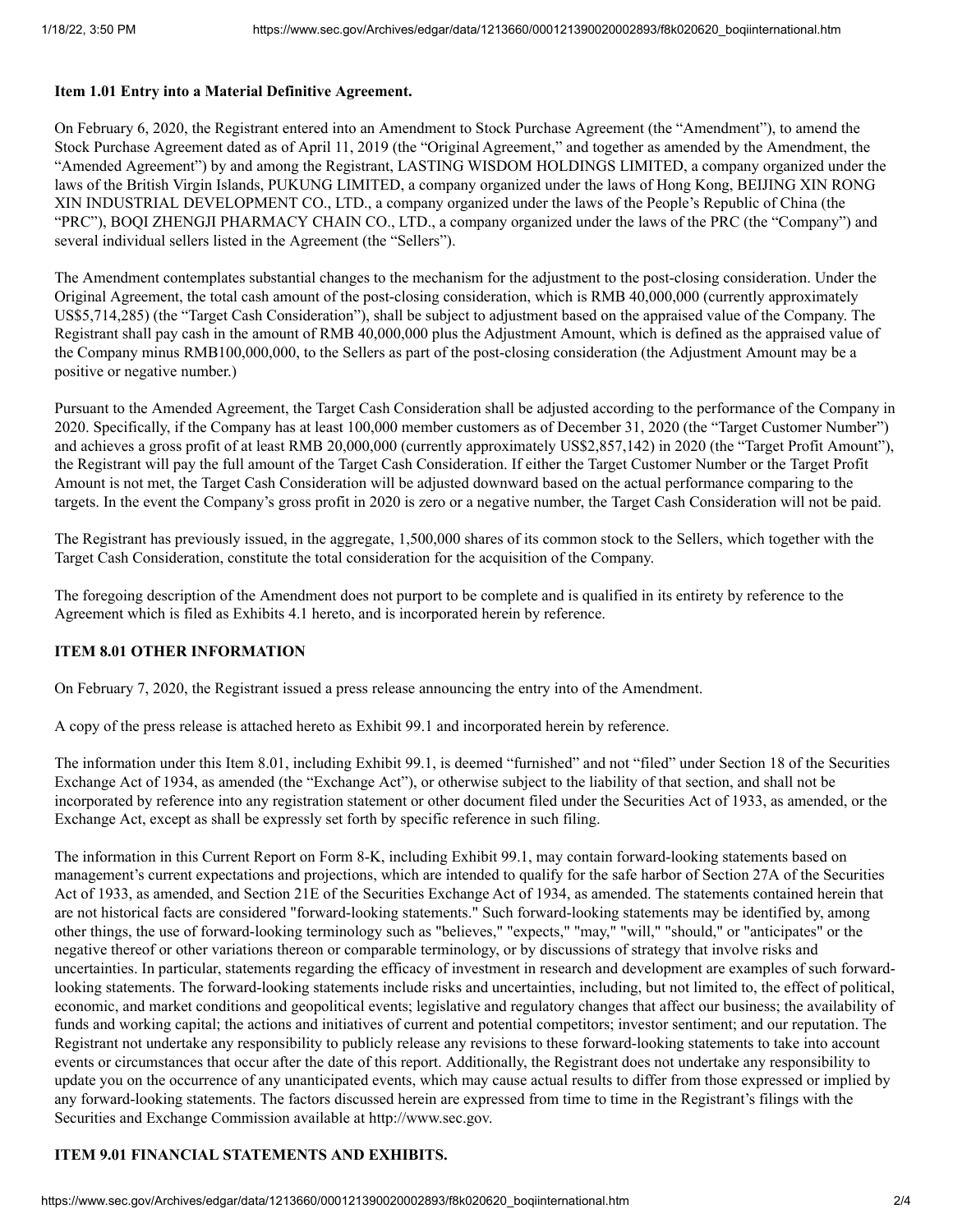- Exhibit Description
- 4.1 [Amendment](https://www.sec.gov/Archives/edgar/data/1213660/000121390020002893/f8k020620ex4-1_boqiinter.htm) to Stock Purchase Agreement dated February 6, 2020<br>99.1 Exhibit 99.1 Press Release dated February 7, 2020
- 99.1 Exhibit 99.1 Press Release dated [February](https://www.sec.gov/Archives/edgar/data/1213660/000121390020002893/f8k020620ex99-1_boqiinter.htm) 7, 2020